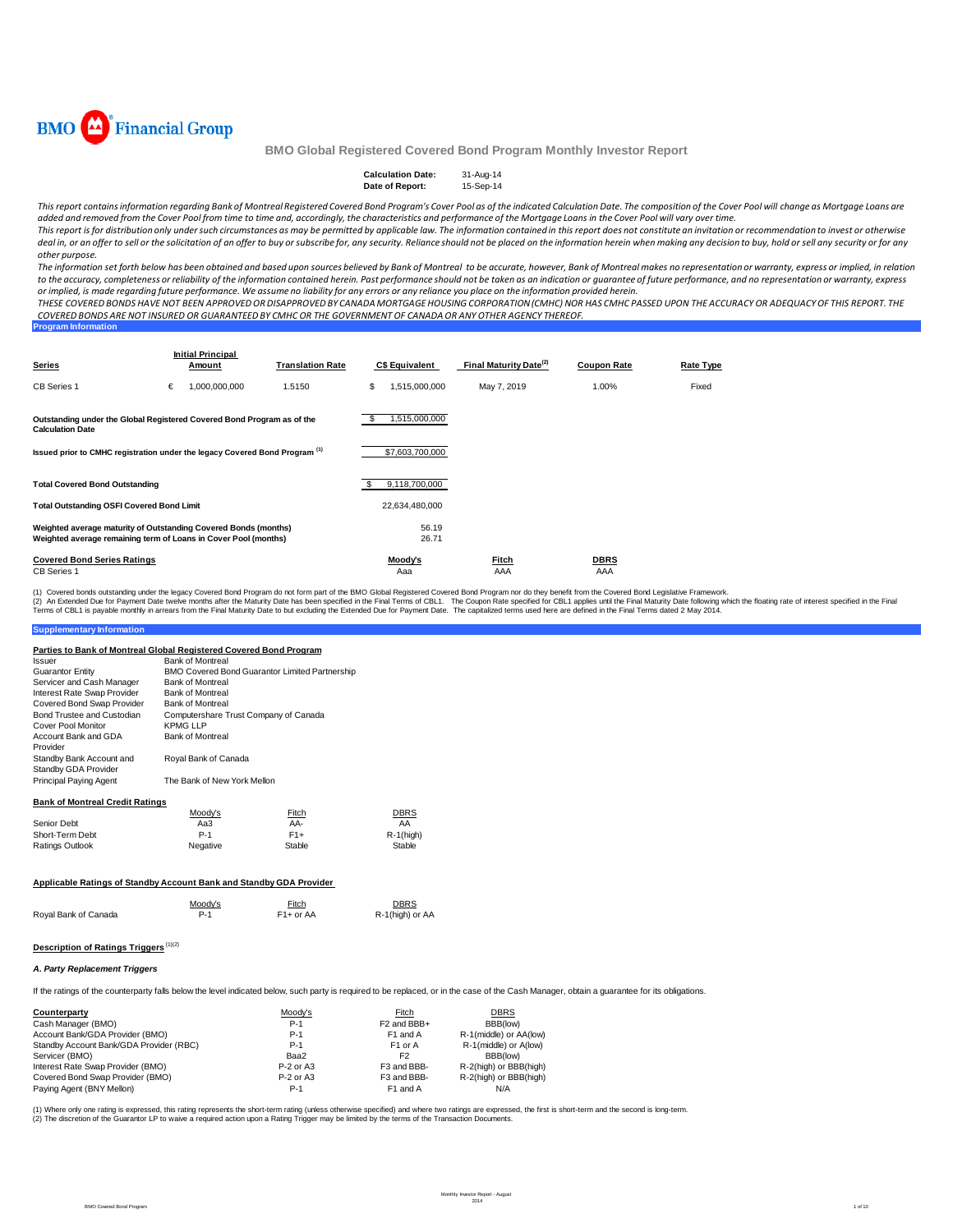

|                                                                                                                                                                                                                                                                                                                                                                    |                                          | <b>Calculation Date:</b><br>Date of Report: | 31-Aug-14<br>15-Sep-14                              |
|--------------------------------------------------------------------------------------------------------------------------------------------------------------------------------------------------------------------------------------------------------------------------------------------------------------------------------------------------------------------|------------------------------------------|---------------------------------------------|-----------------------------------------------------|
| <b>B. Summary of Specific Rating Trigger Actions</b>                                                                                                                                                                                                                                                                                                               |                                          |                                             |                                                     |
| I) The following actions are required if the Cash Manager (BMO) undergoes a downgrade below the stipulated rating:                                                                                                                                                                                                                                                 |                                          |                                             |                                                     |
|                                                                                                                                                                                                                                                                                                                                                                    | Moody's                                  | Fitch                                       | <b>DBRS</b>                                         |
| a) The Servicer will be required to direct amounts received<br>directly into the GDA Account (or Standby GDA Account if<br>applicable) within 2 Canadian business days and the Cash<br>Manager shall immediately remit any funds held at such time<br>for or on behalf of the Guarantor directly into the GDA<br>Account                                           | $P-1$                                    | F1 or A                                     | R-1(middle) or AA(low)                              |
| II) The following actions are required if the Servicer (BMO) undergoes a downgrade below the stipulated rating:                                                                                                                                                                                                                                                    |                                          |                                             |                                                     |
| a) The Servicer will be required to direct amounts received                                                                                                                                                                                                                                                                                                        | Moody's                                  | Fitch                                       | <b>DBRS</b>                                         |
| to the Cash Manager, or GDA as applicable                                                                                                                                                                                                                                                                                                                          | $P-1$                                    | F1 or A                                     | R-1(middle) or BBB(low)                             |
| III) The Swap Provider is required to transfer credit support or transfer all of its rights and obligations to a replacement third party, or to obtain<br>a quarantee of its rights and obligations from a third party, if the Swap Provider undergoes a downgrade below the stipulated rating:<br>a) Interest Rate Swap Provider<br>b) Covered Bond Swap Provider | $Mody's^{(3)}$<br>P-1 or A2<br>P-1 or A2 | Fitch<br>F1 and A<br>F1 and A               | <b>DBRS</b><br>R-1(middle) or A<br>R-1(middle) or A |
| IV) The following actions are required if the Issuer (BMO) undergoes a downgrade below the stipulated rating:                                                                                                                                                                                                                                                      |                                          |                                             |                                                     |
| a) Mandatory repayment of the Demand Loan                                                                                                                                                                                                                                                                                                                          | Moody's<br>N/A                           | Fitch<br>F <sub>2</sub> or BB <sub>+</sub>  | <b>DBRS</b><br>N/A                                  |
| b) Cashflows will be exchanged under the Covered Bond<br>Swap Agreement (to the extent not already taking place)                                                                                                                                                                                                                                                   | Baa1                                     | BBB+                                        | BBB(high)                                           |
| c) Transfer of title to Loans to Guarantor <sup>(4)</sup>                                                                                                                                                                                                                                                                                                          | A <sub>3</sub>                           | BBB-                                        | BBB(low)                                            |
| <b>Events of Defaults &amp; Test Compliance</b><br>Asset Coverage Test (C\$ Equivalent of Outstanding<br>Covered Bond < Adjusted Aggregate Asset Amount)<br><b>Issuer Event of Default</b><br>Guarantor LP Event of Default                                                                                                                                        |                                          | Pass<br>No<br>No                            |                                                     |
| (3) If no chort torm rating oviete than A1                                                                                                                                                                                                                                                                                                                         |                                          |                                             |                                                     |

(3) If no short term rating exists, then A1<br>(4) The transfer of registered title to the Cuaractor asy the distense of the Guaractory assurances are provided to the Guarantor and the Bond Trustee by The Office of the Superi

| <b>Pre-Maturity</b>                       |         |       |                   |
|-------------------------------------------|---------|-------|-------------------|
| (Applicable to Hard Bullet Covered Bonds) |         |       |                   |
| <b>Pre-Maturity Required Ratings</b>      | Moody's | Fitch |                   |
|                                           |         |       | A(high) or A(low) |

Following a breach of the Pre-Maturity test in respect of a Series of Hard Bullet Covered Bonds, and unless the Pre-Maturity Liquidity Ledger is otherwise funded from the other sources, the Partnership shall offer to sell Randomly Selected Loans if Final Maturity Date is within 12 months from the Pre-Maturity Test Date

(1) In the case of DBRS, if Final Maturity Date is within six months of the Pre-Maturity Test Date, then A(high), otherwise A(low).

| <b>Reserve Fund</b>                                                           |         |                |             |
|-------------------------------------------------------------------------------|---------|----------------|-------------|
| <b>Reserve Fund Required Amount Ratings</b>                                   | Moody's | Fitch          | <b>DBRS</b> |
| Senior                                                                        |         |                | A(low)      |
| Short Term                                                                    | $P-1$   | F <sub>1</sub> | R-1(middle) |
| Are the ratings of the Issuer below the Reserve Fund Required Amount Ratings? | No      |                |             |

If the ratings of the Issuer fall below the Reserve Fund Required Amount Ratings, then the Guarantor shall credit or cause to be credited to the Reserve Fund funds up to an amount equal to the Reserve Fund Required Amount.

Reserve Fund Required Amount: Nil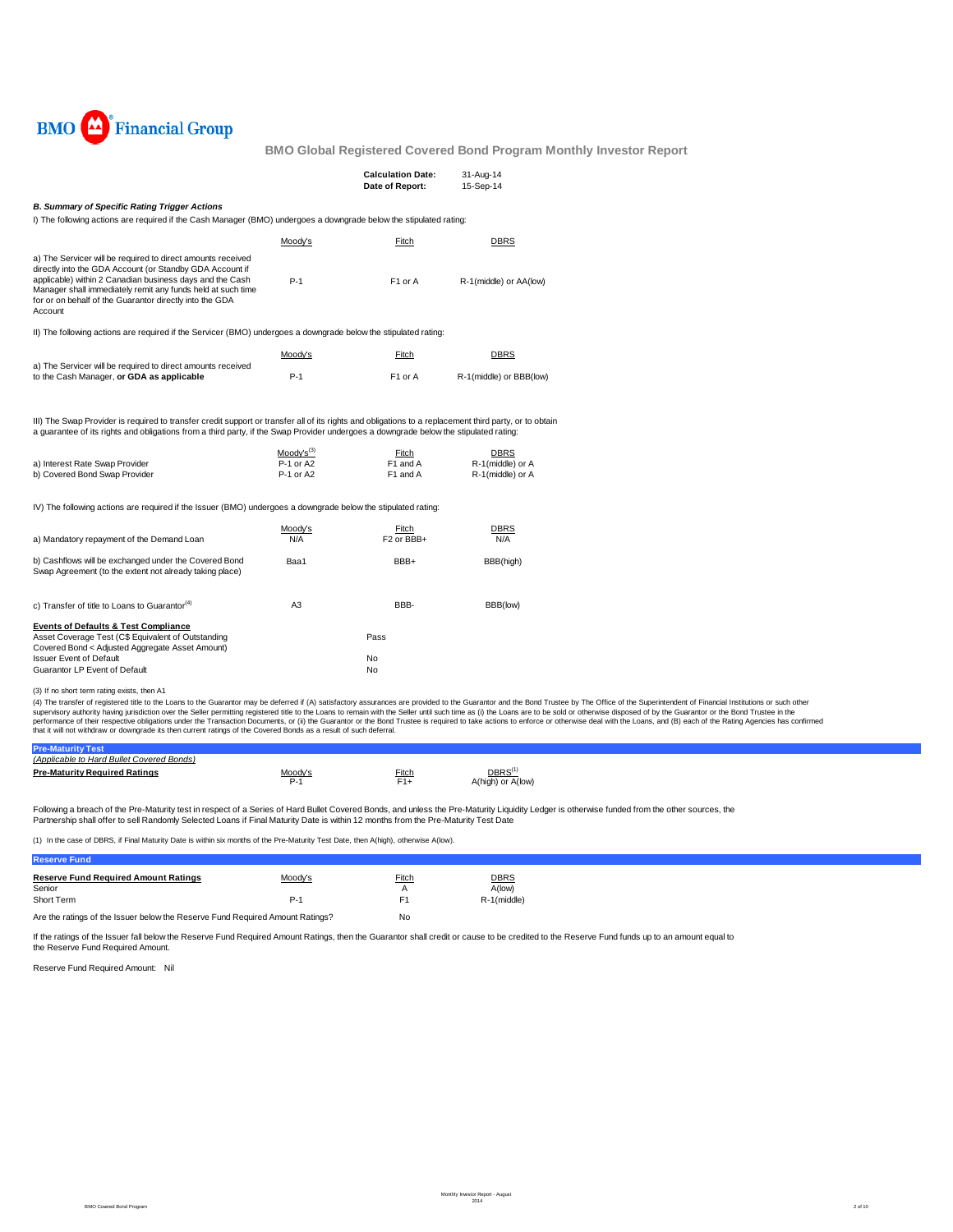

| BMO Global Registered Covered Bond Program Monthly Investor Report                                                                                                                                                                                                                                                                                                                           |                                 |                                                             |                                                 |                          |  |
|----------------------------------------------------------------------------------------------------------------------------------------------------------------------------------------------------------------------------------------------------------------------------------------------------------------------------------------------------------------------------------------------|---------------------------------|-------------------------------------------------------------|-------------------------------------------------|--------------------------|--|
|                                                                                                                                                                                                                                                                                                                                                                                              |                                 | <b>Calculation Date:</b><br>Date of Report:                 | 31-Aug-14<br>15-Sep-14                          |                          |  |
| <b>Asset Coverage Test</b>                                                                                                                                                                                                                                                                                                                                                                   |                                 |                                                             |                                                 |                          |  |
| C\$ Equivalent of Outstanding Covered Bonds                                                                                                                                                                                                                                                                                                                                                  |                                 | 1,515,000,000<br>\$                                         |                                                 |                          |  |
| $A^{(1)}$ = Lesser of (i) Sum of LTV adjusted outstanding principal balance and (ii)<br>Sum of Asset percentage adjusted outstanding principal balance                                                                                                                                                                                                                                       |                                 | 6,405,155,329<br>\$                                         |                                                 | A(i)<br>6,850,433,507    |  |
| B = Principal receipts not applied                                                                                                                                                                                                                                                                                                                                                           |                                 |                                                             |                                                 | A (ii)<br>6,405,155,329  |  |
| $C =$ Cash capital contributions<br>$D =$ Substitution assets<br>$E =$ (i) Reserve fund balance<br>(ii) Pre - Maturity liquidity ledger balance<br>$F =$ Negative carry factor calculation<br>Total: $A + B + C + D + E - F$                                                                                                                                                                 |                                 | 6,405,155,329<br>\$                                         | Asset Percentage<br>Maximum Asset<br>Percentage | 93.5%<br>95.0%           |  |
| <b>Asset Coverage Test Pass/Fail</b><br>(1) Market Value as determined by adjusting, not less than quarterly, the Original Market Value utilizing the Indexation Methodology (see Appendix for details) for subsequent price developments.                                                                                                                                                   |                                 | Pass                                                        |                                                 |                          |  |
| <b>Valuation Calculation</b>                                                                                                                                                                                                                                                                                                                                                                 |                                 |                                                             |                                                 |                          |  |
| <b>Trading Value of Covered Bonds</b>                                                                                                                                                                                                                                                                                                                                                        |                                 | 1,550,148,000<br>\$                                         |                                                 |                          |  |
| A = Lesser of i) Present value of outstanding loan balance of Performing<br>Eligible Loans <sup>(1)</sup> and ii) 80% of Market Value <sup>(2)</sup> of properties securing<br>Performing Eligible Loans, net of adjustments                                                                                                                                                                 |                                 | 6,899,349,507                                               |                                                 | A(i)<br>6,899,349,507    |  |
| B = Principal receipts up to calculation date not otherwise applied<br>$C =$ Cash capital contributions<br>D = Trading Value of any Substitute Assets<br>$E =$ (i) Reserve Fund Balance, if applicable<br>(ii) Pre - Maturity liquidity ledger balance<br>F = Trading Value of Swap Collateral                                                                                               |                                 |                                                             |                                                 | A (ii)<br>11,777,468,631 |  |
| Total: $A + B + C + D + E + F$                                                                                                                                                                                                                                                                                                                                                               |                                 | 6,899,349,507<br>\$                                         |                                                 |                          |  |
| (1) Present value of expected future cash flows of Loans using current market interest rates offered to BMO clients. The effective weighted average rate used for discounting is 2.88%<br>(2) Market Value as determined by adjusting, not less than quarterly, the Original Market Value utilizing the Indexation Methodology (see Appendix for details) for subsequent price developments. |                                 |                                                             |                                                 |                          |  |
| <b>Intercompany Loan Balance</b>                                                                                                                                                                                                                                                                                                                                                             |                                 |                                                             |                                                 |                          |  |
| Guarantee Loan<br>Demand Loan<br>Total                                                                                                                                                                                                                                                                                                                                                       |                                 | \$<br>1,620,412,341<br>5,499,408,059<br>7,119,820,400<br>\$ |                                                 |                          |  |
| <b>Cover Pool Losses</b>                                                                                                                                                                                                                                                                                                                                                                     |                                 |                                                             |                                                 |                          |  |
| Period end<br>August 31, 2014                                                                                                                                                                                                                                                                                                                                                                | <b>Write Off Amounts</b><br>\$0 | Loss Percentage (Annualized)<br>0.00%                       |                                                 |                          |  |
| <b>Cover Pool Flow of Funds</b>                                                                                                                                                                                                                                                                                                                                                              |                                 |                                                             |                                                 |                          |  |
|                                                                                                                                                                                                                                                                                                                                                                                              | <b>Current Month</b>            | Previous Month                                              |                                                 |                          |  |
| <b>Cash Inflows</b><br>Principal receipts<br>Proceeds for sale of Loans                                                                                                                                                                                                                                                                                                                      | 267,134,298                     | 319,912,193                                                 |                                                 |                          |  |
| <b>Revenue Receipts</b><br>Swap Receipts<br>Cash Capital Contribution<br>Advances of Intercompany Loans<br>Guarantee Fee<br>Cash Outflow                                                                                                                                                                                                                                                     | 18,243,029<br>5,896,743         | 19,799,458<br>6,032,859                                     |                                                 |                          |  |

| <b>Cash Outflows</b>                   |                 |                 |
|----------------------------------------|-----------------|-----------------|
| Swap Payment                           | ۰               |                 |
| Intercompany Loan interest             | (11, 213, 926)  | (11,332,624)    |
| Intercompany Loan principal            | (262, 899, 900) | (330, 859, 100) |
| Intercompany Loan repayment            |                 |                 |
| Mortgage Top-up Settlement             |                 |                 |
| Misc Partnership Expenses              | (102)           | (109)           |
| <b>Profit Distribution to Partners</b> |                 | (4,236)         |
| Net inflows/(outflows)                 | 17.160.141      | 3.548.441       |
|                                        |                 |                 |

| <b>Cover Pool - Summary Statistics</b>       |                         |               |
|----------------------------------------------|-------------------------|---------------|
| Asset Type                                   | Mortgages               |               |
| Previous Month Ending Balance                | 7,126,292,902           |               |
| Aggregate Outstanding Balance                | \$<br>6,853,835,841     |               |
| Number of Loans                              | 34.780                  |               |
| Average Loan Size                            | \$<br>197.063           |               |
| Number of Primary Borrowers                  | 33.926                  |               |
| Number of Properties                         | 34.780                  |               |
|                                              | Original <sup>(2)</sup> | Indexed $(1)$ |
| Weighted Average Current Loan to Value (LTV) | 62.25%                  | 55.55%        |
| Weighted Average Authorized LTV              | 69.72%                  | 61.92%        |
| Weighted Average Original LTV                | 69.72%                  |               |
| Weighted Average Seasoning                   | 28.17 (Months)          |               |
| Weighted Average Coupon                      | 3.13%                   |               |
| Weighted Average Original Term               | 54.88 (Months)          |               |
| Weighted Average Remaining Term              | 26.71 (Months)          |               |
| <b>Substitution Assets</b>                   | Nil                     |               |

<sup>(1)</sup> Value as determined by adjusting, not less than quarterly, the Original Market Value utilizing the Indexation Methodology (see Appendix for details) for subsequent price developments.<br><sup>(2)</sup> Value as most recently det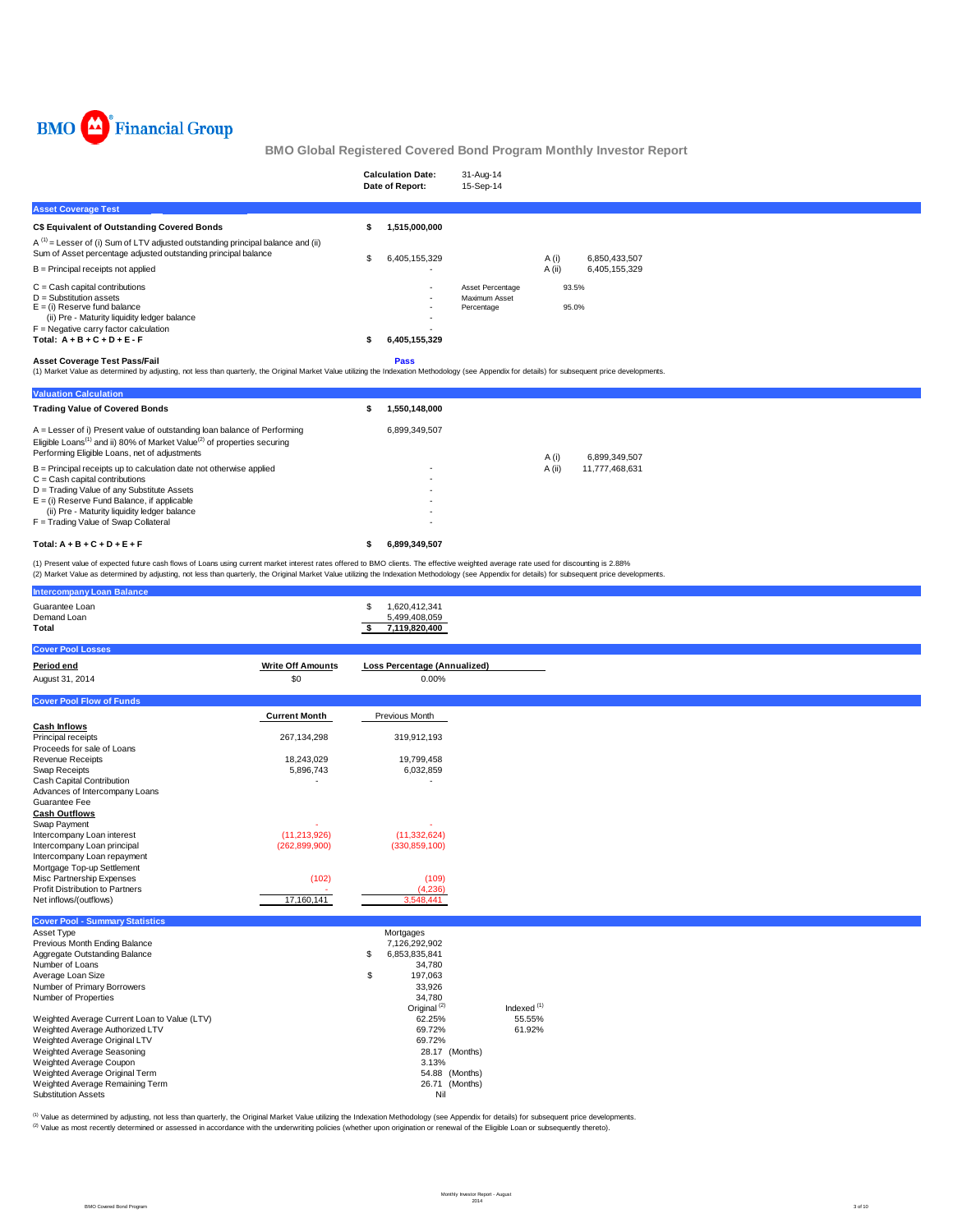

|                                                      | <b>Calculation Date:</b><br>Date of Report: | 31-Aug-14<br>15-Sep-14 |                                  |            |  |
|------------------------------------------------------|---------------------------------------------|------------------------|----------------------------------|------------|--|
| <b>Cover Pool - Delinquency Distribution</b>         |                                             |                        |                                  |            |  |
| <b>Aging Summary</b>                                 | Number of Loans                             | Percentage             | <b>Principal Balance</b>         | Percentage |  |
| Current and less than 30 days past due               | 34,713                                      | 99.81                  | \$<br>6,840,879,855              | 99.81      |  |
| 30 - 59 days past due                                | 33                                          | 0.09                   | $\sqrt{2}$<br>6,590,388          | 0.10       |  |
| 60 - 89 days past due                                | 12                                          | 0.03                   | \$<br>2,963,264                  | 0.04       |  |
|                                                      | 22                                          | 0.06                   | \$                               | 0.05       |  |
| 90 or more days past due<br><b>Grand Total</b>       | 34,780                                      | 100.00                 | 3,402,334<br>\$<br>6,853,835,841 | 100.00     |  |
|                                                      |                                             |                        |                                  |            |  |
| <b>Cover Pool - Provincial Distribution</b>          |                                             |                        |                                  |            |  |
| Province                                             | Number of Loans                             | Percentage             | <b>Principal Balance</b>         | Percentage |  |
| Alberta                                              | 4,046                                       | 11.63                  | \$<br>904,175,106                | 13.19      |  |
| <b>British Columbia</b>                              | 4,039                                       | 11.61                  | \$<br>989,649,765                | 14.44      |  |
| Manitoba                                             | 623                                         | 1.79                   | \$<br>94,365,360                 | 1.38       |  |
| New Brunswick                                        | 683                                         | 1.96                   | \$<br>79,266,128                 | 1.16       |  |
| Newfoundland                                         | 886                                         | 2.55                   | \$<br>134,222,822                | 1.96       |  |
| Northwest Territories & Nunavut                      | ÷                                           | $\sim$                 | \$                               |            |  |
| Nova Scotia                                          | 1,211                                       | 3.48                   | \$<br>187, 155, 452              | 2.73       |  |
| Ontario                                              | 14,812                                      | 42.59                  | \$<br>3,041,350,242              | 44.37      |  |
| Prince Edward Island                                 | 226                                         | 0.65                   | \$<br>29,455,951                 | 0.43       |  |
| Quebec                                               | 7,570                                       | 21.77                  | \$<br>1,275,568,692              | 18.61      |  |
| Saskatchewan                                         | 684                                         | 1.97                   | \$<br>118,626,323                | 1.73       |  |
| <b>Yukon Territories</b>                             |                                             |                        | \$                               |            |  |
| <b>Grand Total</b>                                   | 34,780                                      | 100.00                 | 6,853,835,841<br>\$              | 100.00     |  |
| <b>Cover Pool - Credit Score Distribution</b>        |                                             |                        |                                  |            |  |
| <b>Credit Score</b>                                  | Number of Loans                             | Percentage             | <b>Principal Balance</b>         | Percentage |  |
| Less than 600 or Unavailable                         | 794                                         | 2.28                   | 139,395,581<br>\$                | 2.03       |  |
| $600 - 650$                                          | 1,252                                       | 3.60                   | \$<br>269,524,151                | 3.93       |  |
| 651 - 700                                            | 3,707                                       | 10.66                  | \$<br>823,146,148                | 12.01      |  |
| 701 - 750                                            | 7,750                                       | 22.28                  | \$<br>1,686,446,285              | 24.61      |  |
| 751 - 800                                            | 13,882                                      | 39.91                  | \$<br>2,744,600,603              | 40.04      |  |
| 801 and Above                                        | 7,395                                       | 21.26                  | \$<br>1,190,723,074              | 17.37      |  |
| <b>Grand Total</b>                                   | 34,780                                      | 100.00                 | \$<br>6,853,835,841              | 100.00     |  |
| <b>Cover Pool - Rate Type Distribution</b>           |                                             |                        |                                  |            |  |
| Rate Type                                            | Number of Loans                             | Percentage             | <b>Principal Balance</b>         | Percentage |  |
| Fixed                                                | 31,475                                      | 90.50                  | 6,096,428,865<br>\$              | 88.95      |  |
| Variable                                             | 3,305                                       | 9.50                   | \$<br>757,406,976                | 11.05      |  |
| <b>Grand Total</b>                                   | 34,780                                      | 100.00                 | \$<br>6,853,835,841              | 100.00     |  |
|                                                      |                                             |                        |                                  |            |  |
| <b>Cover Pool - Mortgage Asset Type Distribution</b> |                                             |                        |                                  |            |  |
| <b>Mortgage Asset Type</b>                           | <b>Number of Loans</b>                      | Percentage             | <b>Principal Balance</b>         | Percentage |  |
| <b>Conventional Amortizing Mortgages</b>             | 34,780                                      | 100.00                 | \$<br>6,853,835,841              | 100.00     |  |
| <b>Grand Total</b>                                   | 34,780                                      | 100.00                 | \$<br>6,853,835,841              | 100.00     |  |
| <b>Cover Pool - Occupancy Type Distribution</b>      |                                             |                        |                                  |            |  |
| Occupancy Type                                       | Number of Loans                             | Percentage             | <b>Principal Balance</b>         | Percentage |  |
| Owner Occupied                                       | 29,146                                      | 83.80                  | 5,598,092,914<br>\$              | 81.68      |  |
| Non-Owner Occupied                                   | 5,634                                       | 16.20                  | 1,255,742,928<br>\$              | 18.32      |  |
| <b>Grand Total</b>                                   | 34,780                                      | 100.00                 | \$<br>6,853,835,841              | 100.00     |  |
| <b>Cover Pool - Mortgage Rate Distribution</b>       |                                             |                        |                                  |            |  |
| Mortgage Rate (%)                                    | Number of Loans                             | Percentage             | <b>Principal Balance</b>         | Percentage |  |
| Less than 1.00                                       |                                             |                        | \$                               |            |  |
| $1.00 - 3.99$                                        | 32,522                                      | 93.51                  | \$<br>6,566,358,630              | 95.81      |  |
| $4.00 - 4.49$                                        | 1,731                                       | 4.98                   | \$<br>220,696,963                | 3.22       |  |
| $4.50 - 4.99$                                        | 378                                         | 1.09                   | \$<br>47,088,174                 | 0.69       |  |
| $5.00 - 5.49$                                        | 109                                         | 0.31                   | \$<br>15,858,385                 | 0.23       |  |
| $5.50 - 5.99$                                        | 27                                          | 0.08                   | \$<br>2,484,965                  | 0.04       |  |
| $6.00 - 6.49$                                        | 12                                          | 0.03                   | \$<br>1,308,731                  | 0.02       |  |
| $6.50 - 6.99$                                        | $\overline{1}$                              |                        | \$                               |            |  |
| $7.00 - 7.49$                                        |                                             | 0.00<br>ä,             | 39,993<br>\$                     | 0.00       |  |
| $7.50 - 7.99$                                        |                                             |                        | \$                               | ÷.         |  |
| 8.00 and Above                                       |                                             |                        | \$                               |            |  |
| <b>Grand Total</b>                                   | 34.780                                      | 100.00                 | 6,853,835,841<br>\$              | 100.00     |  |
|                                                      |                                             |                        |                                  |            |  |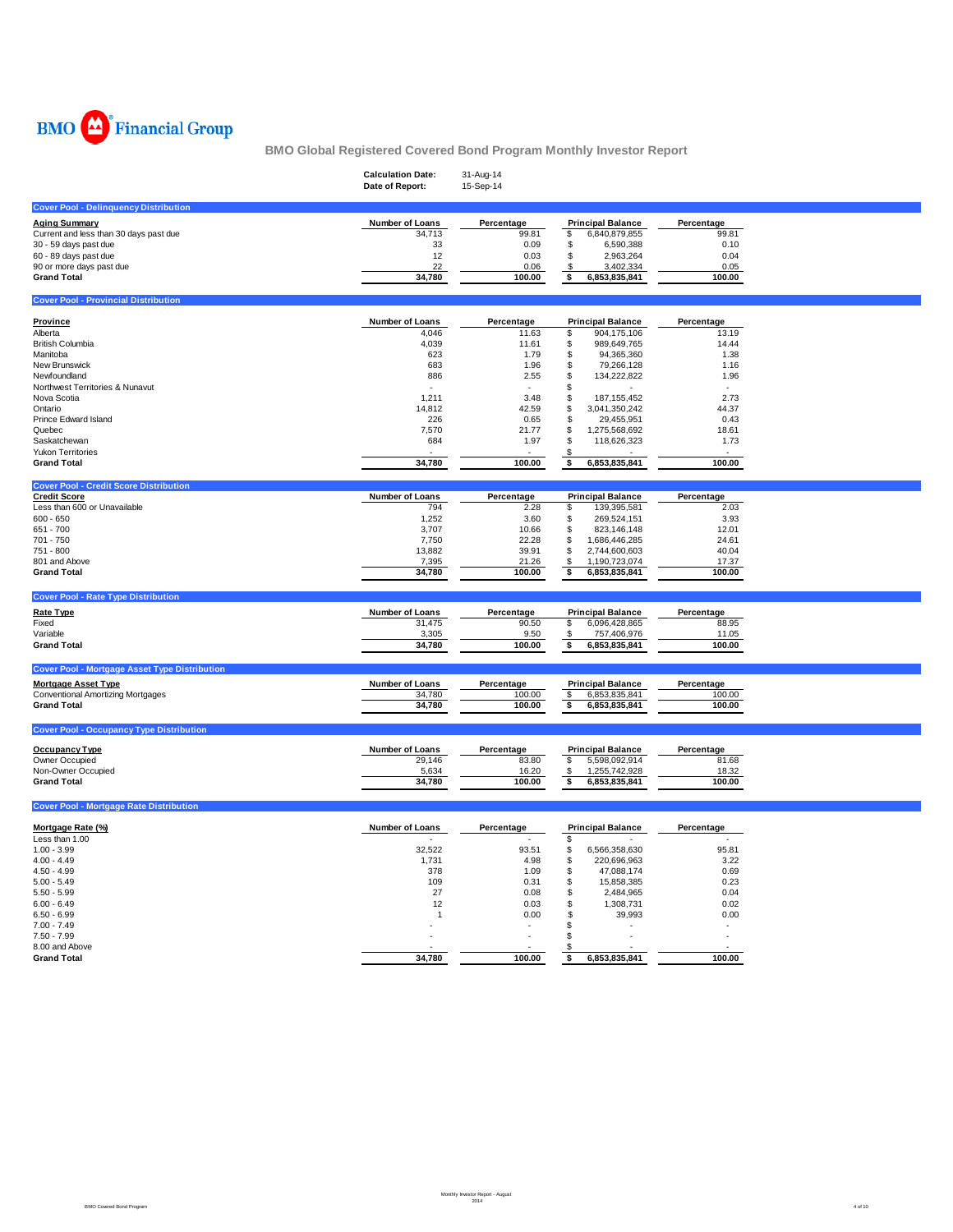

|                                           | <b>Calculation Date:</b><br>31-Aug-14<br>Date of Report:<br>15-Sep-14 |            |                          |            |
|-------------------------------------------|-----------------------------------------------------------------------|------------|--------------------------|------------|
| Cover Pool - Indexed LTV Distribution (1) |                                                                       |            |                          |            |
| Indexed LTV (%)                           | <b>Number of Loans</b>                                                | Percentage | <b>Principal Balance</b> | Percentage |
| 20.00 and Below                           | 3,858                                                                 | 11.09      | 251,306,703              | 3.67       |
| $20.01 - 25.00$                           | 1.812                                                                 | 5.21       | 193.728.675              | 2.83       |
| $25.01 - 30.00$                           | 1,899                                                                 | 5.46       | 234,865,945              | 3.43       |
| $30.01 - 35.00$                           | 2,100                                                                 | 6.04       | 305,933,536              | 4.46       |
| $35.01 - 40.00$                           | 1,954                                                                 | 5.62       | 324.916.229              | 4.74       |
| $40.01 - 45.00$                           | 2,014                                                                 | 5.79       | 359,394,178              | 5.24       |
| $45.01 - 50.00$                           | 2,076                                                                 | 5.97       | 423,289,694              | 6.18       |
| $50.01 - 55.00$                           | 2,311                                                                 | 6.64       | 526.895.278              | 7.69       |
| 55.01 - 60.00                             | 2,595                                                                 | 7.46       | 663,391,680              | 9.68       |
| $60.01 - 65.00$                           | 3,569                                                                 | 10.26      | 896,333,842              | 13.08      |
| 65.01 - 70.00                             | 5,525                                                                 | 15.89      | 1.430.796.579            | 20.88      |
| 70.01 - 75.00                             | 4,734                                                                 | 13.61      | 1,157,430,528            | 16.89      |
| 75.01 - 80.00                             | 333                                                                   | 0.96       | 85,552,973               | 1.25       |
| 80.01 and Above                           |                                                                       |            |                          |            |
| <b>Grand Total</b>                        | 34,780                                                                | 100.00     | 6,853,835,841            | 100.00     |

<sup>(1)</sup> Value as determined by adjusting, not less than quarterly, the Original Market Value utilizing the Indexation Methodology (see Appendix for details) for subsequent price developments.

| <b>Cover Pool - Remaining Term Distribution</b> |                          |            |    |                          |            |
|-------------------------------------------------|--------------------------|------------|----|--------------------------|------------|
| <b>Months to Maturity</b>                       | <b>Number of Loans</b>   | Percentage |    | <b>Principal Balance</b> | Percentage |
| Less than 12                                    | 6.651                    | 19.12      | \$ | 1,191,677,992            | 17.39      |
| $12 - 17$                                       | 4,856                    | 13.96      | S  | 842.524.805              | 12.29      |
| $18 - 24$                                       | 3.331                    | 9.58       | S  | 658.689.495              | 9.61       |
| $25 - 30$                                       | 2,336                    | 6.72       | S  | 431,262,151              | 6.29       |
| $31 - 36$                                       | 8,040                    | 23.12      | \$ | 1.682.711.084            | 24.55      |
| $37 - 42$                                       | 9,138                    | 26.27      | \$ | 1.975.514.265            | 28.82      |
| $43 - 48$                                       | 402                      | 1.16       | S  | 67.738.977               | 0.99       |
| $49 - 54$                                       | 26                       | 0.07       | \$ | 3.717.072                | 0.05       |
| $55 - 60$                                       | $\sim$                   | ٠          |    | ٠.                       |            |
| $61 - 63$                                       | $\overline{\phantom{a}}$ | ۰.         |    | ٠.                       |            |
| 72 and Above                                    |                          |            |    |                          |            |
| <b>Grand Total</b>                              | 34,780                   | 100.00     |    | 6.853.835.841            | 100.00     |

**Cover Pool - Remaining Principal Balance Distrib** 

| Remaining Principal Balance (C\$) | <b>Number of Loans</b> | Percentage |               |               | Percentage |
|-----------------------------------|------------------------|------------|---------------|---------------|------------|
| 99,999 and Below                  | 8,549                  | 24.58      | ъ             | 545.937.274   | 7.97       |
| 100.000 - 199.999                 | 12,967                 | 37.28      | \$.           | .929.947.581  | 28.16      |
| 200.000 - 299.999                 | 7,818                  | 22.48      | $\mathcal{P}$ | ,908,784,353  | 27.85      |
| 300.000 - 399.999                 | 3,067                  | 8.82       | - 35          | 1.046.953.771 | 15.28      |
| 400.000 - 499.999                 | 1,185                  | 3.41       |               | 525.280.727   | 7.66       |
| 500.000 - 599.999                 | 532                    | 1.53       |               | 288.822.989   | 4.21       |
| 600.000 - 699.999                 | 240                    | 0.69       | -55           | 154.243.997   | 2.25       |
| 700.000 - 799.999                 | 129                    | 0.37       | S             | 96.063.425    | 1.40       |
| 800.000 - 899.999                 | 65                     | 0.19       |               | 55.029.390    | 0.80       |
| $900.000 - 999.999$               | 53                     | 0.15       | £.            | 49.594.914    | 0.72       |
| 1.000.000 - 1.499.999             | 115                    | 0.33       | S             | 137.192.556   | 2.00       |
| 1,500,000 - 2,000,000             | 40                     | 0.12       | S             | 68.786.441    | 1.00       |
| 2,000,000 - 3,000,000             | 20                     | 0.06       |               | 47.198.423    | 0.69       |
| 3,000,000 and Above               |                        |            |               |               | . .        |
|                                   | 34.780                 | 100.00     |               | 6.853.835.841 | 100.00     |

| <b>Cover Pool - Property Type Distribution</b> |                 |            |                          |            |
|------------------------------------------------|-----------------|------------|--------------------------|------------|
| <b>Property Type</b>                           | Number of Loans | Percentage | <b>Principal Balance</b> | Percentage |
| Condominium                                    | 5.630           | 16.19      | 993.385.605              | 14.49      |
| Multi-Residential                              | 1.864           | 5.36       | 435.476.499              | 6.35       |
| Single Family                                  | 25.211          | 72.49      | 5.026.144.516            | 73.33      |
| Townhouse                                      | 2,075           | 5.97       | 398.829.221              | 5.82       |
| <b>Grand Total</b>                             | 34.780          | 100.00     | 6.853.835.841            | 100.00     |

*Note: Percentages and totals in the above tables may not add exactly due to rounding.*

**Cover Pool - Indexed LTV and Delinquency Distribution by Province (1)** 

|                     |                 | <b>Aging Summary</b>                                |             |                           |  |  |                           |  |                             |  |             |  |
|---------------------|-----------------|-----------------------------------------------------|-------------|---------------------------|--|--|---------------------------|--|-----------------------------|--|-------------|--|
| Province<br>Alberta | Indexed LTV (%) | <b>Current and</b><br>less than 30<br>days past due |             | 30 to 59<br>days past due |  |  | 60 to 89<br>days past due |  | 90 or more<br>days past due |  | Total       |  |
|                     | 20.00 and Below | \$                                                  | 27,885,754  |                           |  |  |                           |  |                             |  | 27,885,754  |  |
|                     | $20.01 - 25$    |                                                     | 22,372,099  |                           |  |  |                           |  |                             |  | 22,372,099  |  |
|                     | $25.01 - 30$    |                                                     | 25,038,414  |                           |  |  | ۰.                        |  | 87,348                      |  | 25,125,761  |  |
|                     | $30.01 - 35$    |                                                     | 33.500.491  |                           |  |  |                           |  |                             |  | 33,500,491  |  |
|                     | $35.01 - 40$    |                                                     | 43,890,735  |                           |  |  |                           |  |                             |  | 43,890,735  |  |
|                     | $40.01 - 45$    |                                                     | 40.761.345  |                           |  |  |                           |  |                             |  | 40,761,345  |  |
|                     | $45.01 - 50$    |                                                     | 55,727,513  |                           |  |  |                           |  | 157,157                     |  | 55,884,670  |  |
|                     | $50.01 - 55$    |                                                     | 73,577,156  |                           |  |  |                           |  | 204,498                     |  | 73,781,654  |  |
|                     | $55.01 - 60$    | S                                                   | 108,458,901 |                           |  |  |                           |  |                             |  | 108,458,901 |  |
|                     | $60.01 - 65$    | S                                                   | 164,260,512 |                           |  |  |                           |  |                             |  | 164,260,512 |  |
|                     | $65.01 - 70$    |                                                     | 214.657.147 |                           |  |  |                           |  |                             |  | 214,657,147 |  |
|                     | $70.01 - 75$    |                                                     | 93,596,035  |                           |  |  |                           |  |                             |  | 93,596,035  |  |
|                     | $75.01 - 80$    |                                                     |             |                           |  |  |                           |  |                             |  |             |  |
|                     | 80.01 and Above |                                                     |             |                           |  |  |                           |  |                             |  |             |  |
|                     |                 |                                                     | 903,726,104 |                           |  |  |                           |  | 449,002                     |  | 904,175,106 |  |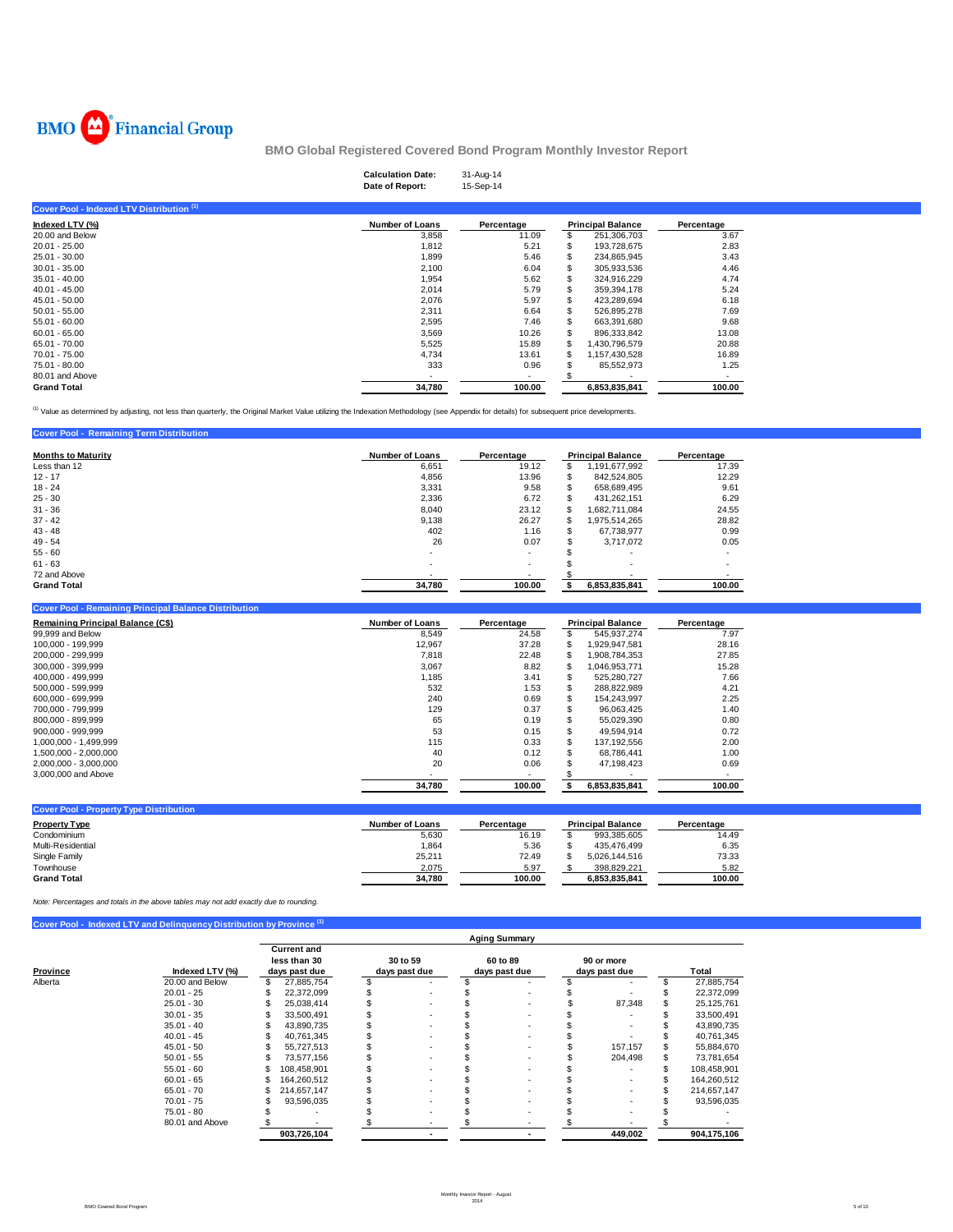

| <b>Calculation Date:</b> | 31-Aug-14 |
|--------------------------|-----------|
| Date of Report:          | 15-Sep-14 |

|                                 |                                    |                                    |                    | <b>Aging Summary</b> |               |                                    |
|---------------------------------|------------------------------------|------------------------------------|--------------------|----------------------|---------------|------------------------------------|
|                                 |                                    | <b>Current and</b>                 |                    |                      |               |                                    |
|                                 |                                    | less than 30                       | 30 to 59           | 60 to 89             | 90 or more    |                                    |
| <b>Province</b>                 | Indexed LTV (%)                    | days past due                      | days past due      | days past due        | days past due | <b>Total</b>                       |
| <b>British Columbia</b>         | 20.00 and Below                    | \$<br>50,442,070                   | \$<br>122,120      | \$                   | \$<br>77,829  | 50,642,018<br>\$                   |
|                                 | $20.01 - 25$                       | \$<br>37,003,302                   | \$                 | \$                   | \$            | \$<br>37,003,302                   |
|                                 | $25.01 - 30$                       | \$<br>40,504,567                   | \$                 | \$                   | \$            | \$<br>40,504,567                   |
|                                 | $30.01 - 35$                       | \$<br>49,337,360                   | \$<br>145,234      | \$                   | \$            | \$<br>49,482,594                   |
|                                 | $35.01 - 40$                       | \$<br>49,754,960                   | \$<br>266,017      | \$                   | \$<br>212,078 | \$<br>50,233,055                   |
|                                 | $40.01 - 45$                       | \$<br>55,278,988<br>\$             | \$<br>\$           | \$<br>\$             | \$<br>\$      | \$<br>55,278,988<br>\$             |
|                                 | $45.01 - 50$                       | 70,457,504<br>\$                   |                    |                      | \$            | 70,457,504<br>\$                   |
|                                 | $50.01 - 55$<br>$55.01 - 60$       | 86,754,839<br>\$<br>92,913,921     | \$<br>\$           | \$<br>\$             | \$            | 86,754,839<br>\$                   |
|                                 | $60.01 - 65$                       | \$<br>114,107,333                  | \$<br>492,129      | \$                   | \$            | 92,913,921<br>\$<br>114,599,462    |
|                                 | $65.01 - 70$                       | \$<br>131,219,049                  | \$                 | \$<br>335,299        | \$            | \$<br>131,554,348                  |
|                                 | $70.01 - 75$                       | \$<br>194,574,510                  | \$<br>400,374      | \$                   | \$<br>321,867 | \$<br>195,296,751                  |
|                                 | 75.01 - 80                         | 14,928,416<br>\$                   | \$                 | \$                   | \$            | \$<br>14,928,416                   |
|                                 | 80.01 and Above                    |                                    | \$                 | \$                   | \$            | \$                                 |
|                                 |                                    | 987,276,819                        | 1,425,873          | 335,299              | 611,774       | 989,649,765                        |
|                                 |                                    |                                    |                    |                      |               |                                    |
|                                 |                                    | <b>Current and</b>                 |                    | <b>Aging Summary</b> |               |                                    |
|                                 |                                    | less than 30                       | 30 to 59           | 60 to 89             | 90 or more    |                                    |
| Province                        | Indexed LTV (%)                    | days past due                      | days past due      | days past due        | days past due | <b>Total</b>                       |
| Manitoba                        | 20.00 and Below                    | \$<br>3,088,827                    | S                  | \$                   | \$            | \$<br>3,088,827                    |
|                                 | $20.01 - 25$                       | \$<br>2,575,764                    | \$                 |                      |               | \$<br>2,575,764                    |
|                                 | $25.01 - 30$                       | \$<br>3,819,792                    | \$                 | \$                   | န<br>န        | 3,819,792                          |
|                                 | $30.01 - 35$                       | \$<br>4,546,170                    | \$                 | \$                   | \$            | \$<br>4,546,170                    |
|                                 | $35.01 - 40$                       | \$<br>3,395,166                    | \$                 | \$                   | \$            | \$<br>3,395,166                    |
|                                 | $40.01 - 45$                       | \$<br>4,075,586                    | \$                 | \$                   | \$            | \$<br>4,075,586                    |
|                                 | $45.01 - 50$                       | \$<br>5,183,016                    | \$                 | \$                   | \$            | \$<br>5,183,016                    |
|                                 | $50.01 - 55$                       | \$<br>8,476,685                    | \$                 | \$                   | \$            | \$<br>8,476,685                    |
|                                 | $55.01 - 60$                       | \$<br>6,453,706                    | \$                 | \$                   | \$            | \$<br>6,453,706                    |
|                                 | $60.01 - 65$                       | \$<br>9,014,414                    | \$<br>68,451       | \$                   | \$            | \$<br>9,082,865                    |
|                                 | $65.01 - 70$                       | \$<br>14,631,854                   | \$                 | \$                   | \$            | \$<br>14,631,854                   |
|                                 | $70.01 - 75$                       | 26,347,685<br>\$                   | \$                 | \$<br>107,926        | \$            | \$<br>26,455,611                   |
|                                 | $75.01 - 80$<br>80.01 and Above    | \$<br>2,580,317                    | \$                 | \$                   | \$            | \$<br>2,580,317                    |
|                                 |                                    | S<br>94,188,984                    | \$<br>68,451       | \$<br>107,926        | \$            | \$<br>94,365,360                   |
|                                 |                                    |                                    |                    |                      |               |                                    |
|                                 |                                    | <b>Current and</b>                 |                    | <b>Aging Summary</b> |               |                                    |
|                                 |                                    | less than 30                       | 30 to 59           | 60 to 89             | 90 or more    |                                    |
| <u>Province</u>                 | Indexed LTV (%)                    | days past due                      | days past due      | days past due        | days past due | <b>Total</b>                       |
| New Brunswick                   | 20.00 and Below                    | \$<br>2,706,701                    | \$                 | \$                   | \$            | 2,706,701<br>\$                    |
|                                 | $20.01 - 25$                       | \$<br>2,315,962                    | \$                 | \$                   | \$            | \$<br>2,315,962                    |
|                                 | $25.01 - 30$<br>$30.01 - 35$       | \$<br>1,954,183<br>\$              | \$<br>\$<br>68,832 | \$<br>\$             | \$<br>\$      | \$<br>1,954,183<br>\$              |
|                                 | $35.01 - 40$                       | 2,987,845<br>\$<br>3,445,665       | \$                 | \$                   | \$<br>51,782  | 3,056,677<br>\$<br>3,497,447       |
|                                 | $40.01 - 45$                       | \$<br>3,987,868                    | S                  | \$                   | \$            | \$<br>3,987,868                    |
|                                 | $45.01 - 50$                       | \$<br>4,545,951                    | S                  | \$                   | \$            | \$<br>4,545,951                    |
|                                 | $50.01 - 55$                       | \$<br>6,029,401                    | S                  | \$                   | \$            | \$<br>6,029,401                    |
|                                 | $55.01 - 60$                       | \$<br>5,874,526                    | S                  | \$                   | \$            | \$<br>5,874,526                    |
|                                 | $60.01 - 65$                       | \$<br>10,979,973                   | \$                 | \$                   | \$            | \$<br>10,979,973                   |
|                                 | $65.01 - 70$                       | \$<br>21,185,932                   | S                  | \$                   | \$            | \$<br>21,185,932                   |
|                                 | $70.01 - 75$                       | \$<br>13,131,507                   | \$                 | \$                   | \$            | \$<br>13,131,507                   |
|                                 | 75.01 - 80                         | \$                                 | S                  | \$                   | \$            | \$                                 |
|                                 | 80.01 and Above                    | \$                                 |                    | \$                   | \$            |                                    |
|                                 |                                    | 79,145,514                         | 68,832             |                      | 51,782        | 79,266,128                         |
|                                 |                                    |                                    |                    | <b>Aging Summary</b> |               |                                    |
|                                 |                                    | Current and                        |                    |                      |               |                                    |
|                                 |                                    | less than 30                       | 30 to 59           | 60 to 89             | 90 or more    |                                    |
| <b>Province</b><br>Newfoundland | Indexed LTV (%)<br>20.00 and Below | days past due                      | days past due<br>S | days past due        | days past due | Total                              |
|                                 |                                    | \$<br>2,221,504                    |                    | \$                   | \$            | 2,221,504<br>\$                    |
|                                 | $20.01 - 25$<br>$25.01 - 30$       | \$<br>1,852,140<br>\$<br>3,105,559 | \$<br>\$           | \$<br>\$             | \$<br>\$      | \$<br>1,852,140<br>\$<br>3,105,559 |
|                                 | $30.01 - 35$                       | \$<br>2,778,146                    | \$                 | \$                   | \$            | \$<br>2,778,146                    |
|                                 | $35.01 - 40$                       | \$<br>4,141,350                    | \$                 | \$                   | \$            | \$<br>4,141,350                    |
|                                 | $40.01 - 45$                       | \$<br>4,767,282                    | \$                 | \$                   | \$            | \$<br>4,767,282                    |
|                                 | $45.01 - 50$                       | \$<br>5,636,845                    | \$                 | \$                   | \$            | \$<br>5,636,845                    |
|                                 | $50.01 - 55$                       | \$<br>9,636,085                    | \$                 | \$                   | \$            | \$<br>9,636,085                    |
|                                 | $55.01 - 60$                       | 9,601,686<br>\$                    | \$                 | \$                   | \$            | \$<br>9,601,686                    |
|                                 | $60.01 - 65$                       | \$<br>14,622,915                   |                    | \$                   | \$            | \$<br>14,622,915                   |

 **- 134,222,822 - - 134,222,822** 

65.01 - 70 \$ 41,450,526 \$ - \$ - \$ 41,450,526<br>70.01 - 75 \$ 34,408,784 \$ - \$ - \$ 34,408,784<br>75.01 - 80 \$ - \$ - \$ - \$ - \$ - \$ -<br>80.01 and Above \$ - \$ - \$ - \$ - \$ -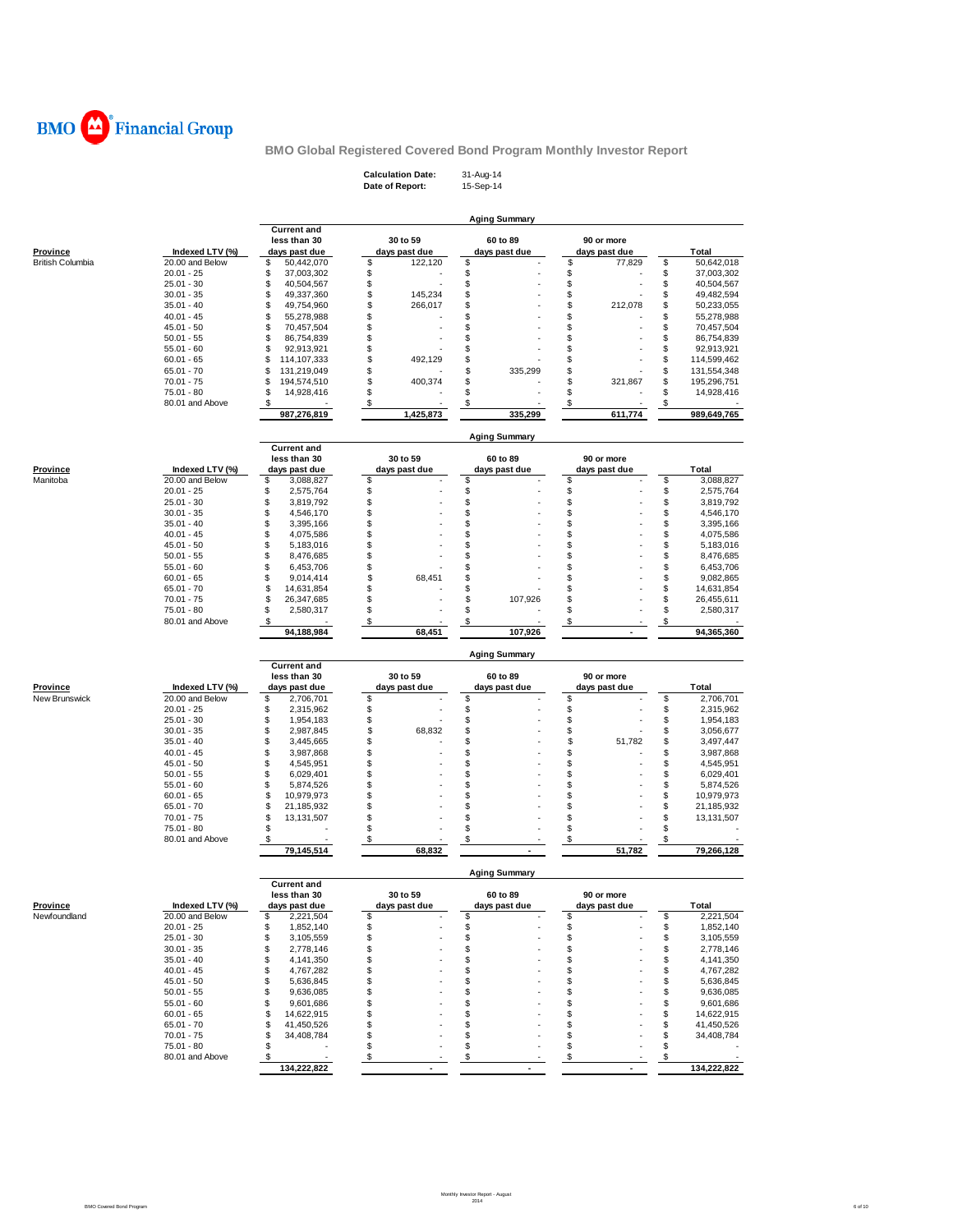

|                                          |                                    |                                       | <b>Calculation Date:</b><br>Date of Report: | 31-Aug-14<br>15-Sep-14         |                     |                                       |
|------------------------------------------|------------------------------------|---------------------------------------|---------------------------------------------|--------------------------------|---------------------|---------------------------------------|
|                                          |                                    |                                       |                                             | <b>Aging Summary</b>           |                     |                                       |
|                                          |                                    | <b>Current and</b>                    |                                             |                                |                     |                                       |
|                                          |                                    | less than 30                          | 30 to 59                                    | 60 to 89                       | 90 or more          |                                       |
| Province<br><b>Northwest Territories</b> | Indexed LTV (%)<br>20.00 and Below | days past due<br>\$                   | days past due<br>\$                         | days past due<br>\$            | days past due<br>\$ | <b>Total</b><br>\$                    |
|                                          | $20.01 - 25$                       | \$                                    | \$                                          | \$                             | \$                  | \$                                    |
|                                          | $25.01 - 30$                       | \$                                    | \$                                          | \$                             | \$                  | \$                                    |
|                                          | $30.01 - 35$                       | \$                                    | \$                                          | \$                             | \$                  | \$                                    |
|                                          | $35.01 - 40$                       | \$                                    | \$                                          | \$                             | \$                  | \$                                    |
|                                          | $40.01 - 45$                       | \$                                    | \$                                          | \$                             | \$                  | \$                                    |
|                                          | $45.01 - 50$                       | \$                                    | \$                                          | \$                             | \$                  | \$                                    |
|                                          | $50.01 - 55$                       | \$                                    | \$                                          | \$                             | \$                  | \$                                    |
|                                          | $55.01 - 60$                       | \$                                    | \$                                          | \$                             | \$                  | \$                                    |
|                                          | $60.01 - 65$                       | \$                                    | \$                                          | \$                             | \$                  | \$                                    |
|                                          | $65.01 - 70$                       | \$                                    | \$                                          | \$                             | \$                  | \$                                    |
|                                          | $70.01 - 75$                       | \$                                    | \$                                          | \$                             | \$                  | \$                                    |
|                                          | 75.01 - 80                         | \$                                    | \$                                          | \$                             | \$                  | \$                                    |
|                                          | 80.01 and Above                    | \$                                    | \$                                          | \$                             | \$                  | \$                                    |
|                                          |                                    | \$<br>ä,                              | \$<br>ä,                                    | \$<br>ä,                       | \$                  | \$                                    |
|                                          |                                    |                                       |                                             | <b>Aging Summary</b>           |                     |                                       |
|                                          |                                    | <b>Current and</b>                    |                                             |                                |                     |                                       |
|                                          |                                    | less than 30                          | 30 to 59                                    | 60 to 89                       | 90 or more          |                                       |
| <b>Province</b>                          | Indexed LTV (%)                    | days past due                         | days past due                               | days past due                  | days past due       | <b>Total</b>                          |
| Nova Scotia                              | 20.00 and Below                    | \$<br>3,844,829                       | \$                                          | \$                             | \$                  | \$<br>3,844,829                       |
|                                          | $20.01 - 25$                       | \$<br>3,895,884                       | \$                                          | \$                             | \$                  | \$<br>3,895,884                       |
|                                          | $25.01 - 30$                       | \$<br>4,307,552                       | \$                                          | \$                             | \$                  | \$<br>4,307,552                       |
|                                          | $30.01 - 35$                       | \$<br>6,320,286                       | \$                                          | \$                             | \$                  | \$<br>6,320,286                       |
|                                          | $35.01 - 40$<br>$40.01 - 45$       | \$<br>7,997,936<br>\$                 | \$                                          | \$<br>\$                       | \$<br>\$            | \$<br>7,997,936                       |
|                                          | $45.01 - 50$                       | 8,175,161<br>\$                       | \$<br>S                                     | \$                             | \$                  | \$<br>8,175,161<br>\$                 |
|                                          | $50.01 - 55$                       | 8,575,516<br>\$<br>11,241,826         | \$                                          | \$                             | \$<br>69,801        | 8,575,516<br>\$<br>11,311,627         |
|                                          | $55.01 - 60$                       | \$<br>11,188,722                      | \$                                          | \$                             | \$                  | \$<br>11,188,722                      |
|                                          | $60.01 - 65$                       | \$<br>19,233,090                      | S                                           | \$                             | \$                  | \$<br>19,233,090                      |
|                                          | $65.01 - 70$                       | \$<br>38,239,627                      | \$                                          | \$                             | \$                  | \$<br>38,239,627                      |
|                                          | $70.01 - 75$                       | \$<br>37,420,406                      | \$                                          | \$                             | \$                  | \$<br>37,420,406                      |
|                                          | $75.01 - 80$                       | \$<br>26,644,816                      | \$                                          | \$                             | \$                  | \$<br>26,644,816                      |
|                                          | 80.01 and Above                    | \$                                    | \$                                          | \$                             | \$                  | \$                                    |
|                                          |                                    | 187,085,652                           | $\overline{\phantom{a}}$                    | ÷                              | 69,801              | 187,155,452                           |
|                                          |                                    |                                       |                                             | <b>Aging Summary</b>           |                     |                                       |
|                                          |                                    | <b>Current and</b>                    |                                             |                                |                     |                                       |
|                                          |                                    | less than 30                          | 30 to 59                                    | 60 to 89                       | 90 or more          |                                       |
| Province                                 | Indexed LTV (%)                    | days past due                         | days past due                               | days past due                  | days past due       | <b>Total</b>                          |
| Nunavut                                  | 20.00 and Below                    | \$                                    | \$                                          | \$                             | \$                  | \$                                    |
|                                          | $20.01 - 25$                       | \$                                    | \$                                          | \$                             | \$                  | \$                                    |
|                                          | $25.01 - 30$                       | \$                                    | \$                                          | \$                             | \$                  | \$                                    |
|                                          | $30.01 - 35$                       | \$                                    | \$                                          | \$                             | \$                  | \$                                    |
|                                          | $35.01 - 40$                       | \$                                    | \$                                          | \$                             | \$                  | \$                                    |
|                                          | $40.01 - 45$                       | \$                                    | \$                                          | \$                             | \$                  | \$                                    |
|                                          | $45.01 - 50$                       | \$                                    | \$                                          | \$                             | \$                  | \$                                    |
|                                          | $50.01 - 55$                       | \$<br>\$                              | \$<br>\$                                    | \$<br>\$                       | \$<br>\$            | \$                                    |
|                                          | $55.01 - 60$                       | \$                                    | \$                                          | \$                             | \$                  | \$<br>\$                              |
|                                          | $60.01 - 65$<br>$65.01 - 70$       | \$                                    | \$                                          | \$                             | \$                  | \$                                    |
|                                          | $70.01 - 75$                       | \$                                    | \$                                          | \$                             | \$                  | \$                                    |
|                                          | 75.01 - 80                         | \$                                    | \$                                          | \$                             | \$                  | \$                                    |
|                                          | 80.01 and Above                    | \$                                    | \$                                          | \$                             | \$                  | \$                                    |
|                                          |                                    |                                       |                                             |                                |                     | \$<br>$\overline{a}$                  |
|                                          |                                    | \$<br>$\blacksquare$                  | \$<br>$\overline{\phantom{a}}$              | \$<br>$\overline{\phantom{a}}$ | \$                  |                                       |
|                                          |                                    |                                       |                                             |                                |                     |                                       |
|                                          |                                    | <b>Current and</b>                    |                                             | <b>Aging Summary</b>           |                     |                                       |
|                                          |                                    | less than 30                          | 30 to 59                                    | 60 to 89                       | 90 or more          |                                       |
| <b>Province</b>                          | Indexed LTV (%)                    | days past due                         | days past due                               | days past due                  | days past due       | Total                                 |
| Ontario                                  | 20.00 and Below                    | 121,542,858<br>\$                     | \$<br>50,343                                | \$<br>42,405                   | \$<br>121,810       | \$<br>121,757,416                     |
|                                          | $20.01 - 25$                       | \$<br>94,208,361                      | \$                                          | \$                             | \$                  | \$<br>94,208,361                      |
|                                          | $25.01 - 30$                       | \$<br>118,341,234                     | \$                                          | \$                             | \$                  | \$<br>118,341,234                     |
|                                          | $30.01 - 35$                       | \$<br>153,333,633                     | \$                                          | \$<br>167,819                  | \$                  | \$<br>153,501,453                     |
|                                          | $35.01 - 40$                       | \$<br>158,019,839                     | \$                                          | \$<br>144,909                  | \$                  | \$<br>158,164,747                     |
|                                          | $40.01 - 45$                       | \$<br>170,744,156                     | \$<br>252,766                               | \$<br>67,192                   | \$                  | \$<br>171,064,113                     |
|                                          | $45.01 - 50$                       | \$<br>200,080,441                     | \$                                          | \$                             | \$                  | \$<br>200,080,441                     |
|                                          | $50.01 - 55$                       | \$<br>239,744,098                     | \$                                          | \$                             | \$                  | \$<br>239,744,098                     |
|                                          | $55.01 - 60$                       | \$<br>308,492,924                     | \$<br>41,938                                | \$                             | \$                  | \$<br>308,534,861                     |
|                                          | $60.01 - 65$                       | \$<br>411,179,938                     | \$<br>679,020<br>438,005                    | \$                             | \$                  | \$<br>411,858,958                     |
|                                          | $65.01 - 70$                       | \$<br>732,209,631                     | \$                                          | \$                             | \$<br>225,312       | \$<br>732,872,948                     |
|                                          | $70.01 - 75$<br>75.01 - 80         | \$<br>310,080,202<br>\$<br>18,720,937 | \$<br>596,135<br>\$                         | \$<br>1,109,795<br>\$          | \$<br>714,541<br>\$ | \$<br>312,500,673<br>\$<br>18,720,937 |
|                                          | 80.01 and Above                    | \$                                    | \$                                          | \$                             | \$<br>1,061,663     | \$<br>3,041,350,242                   |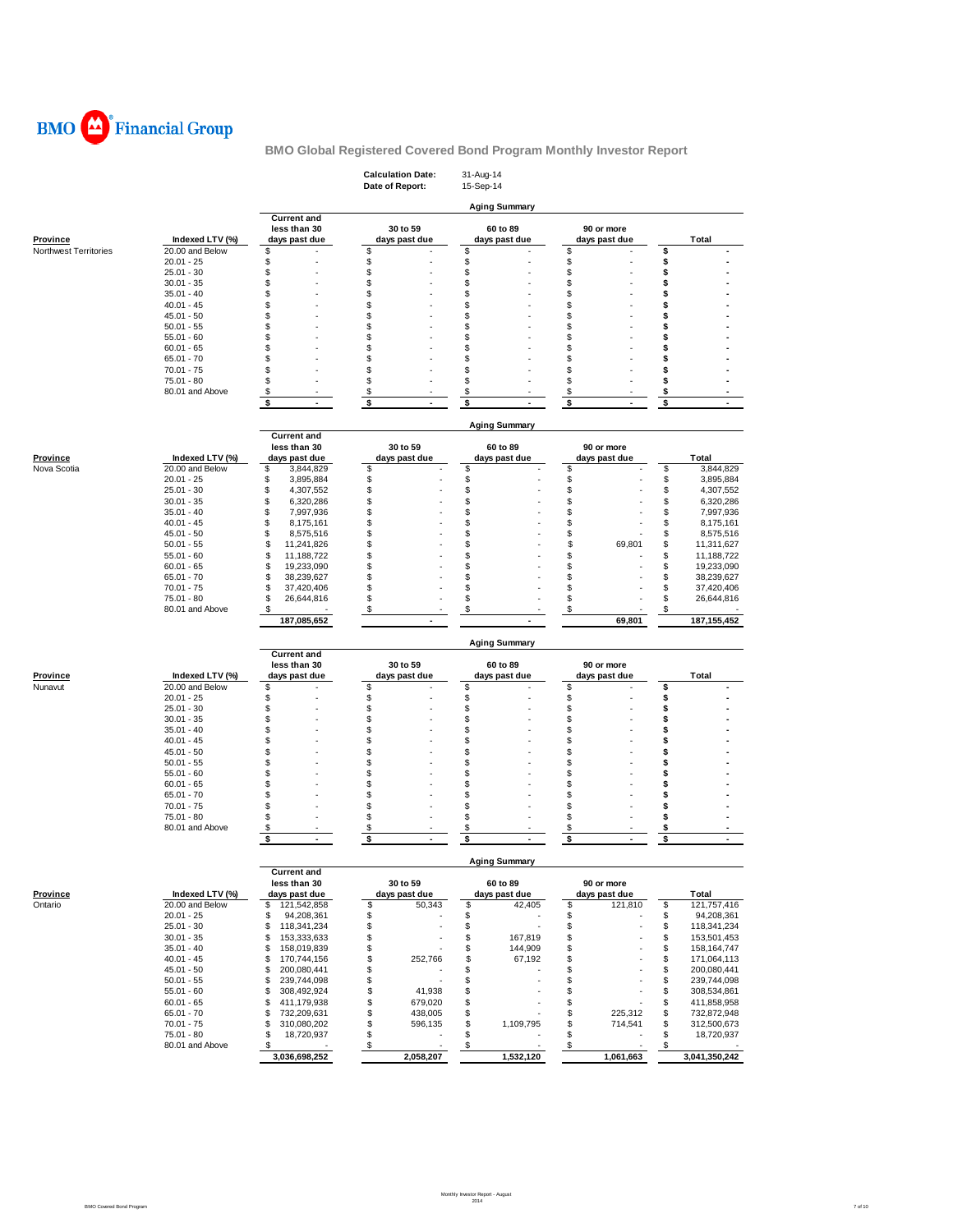

|                               |                 |                                    | <b>Calculation Date:</b><br>Date of Report: | 31-Aug-14<br>15-Sep-14         |                                |                   |
|-------------------------------|-----------------|------------------------------------|---------------------------------------------|--------------------------------|--------------------------------|-------------------|
|                               |                 |                                    |                                             | <b>Aging Summary</b>           |                                |                   |
|                               |                 | <b>Current and</b><br>less than 30 | 30 to 59                                    | 60 to 89                       | 90 or more                     |                   |
| <b>Province</b>               | Indexed LTV (%) | days past due                      | days past due                               | days past due                  | days past due                  | <b>Total</b>      |
| Prince Edward Island          | 20.00 and Below | \$<br>621,378                      | \$                                          | \$                             | \$                             | \$<br>621,378     |
|                               | $20.01 - 25$    | \$<br>919,125                      | \$                                          | \$                             | \$                             | \$<br>919,125     |
|                               | $25.01 - 30$    | \$<br>453,716                      | \$                                          | \$                             | \$                             | \$<br>453,716     |
|                               | $30.01 - 35$    | \$<br>769,001                      | \$                                          | \$                             | \$                             | \$<br>769,001     |
|                               | $35.01 - 40$    | \$<br>806,751                      | \$                                          | \$                             | \$                             | \$<br>806,751     |
|                               | $40.01 - 45$    | \$<br>1,550,306                    | \$                                          | \$                             | \$                             | \$<br>1,550,306   |
|                               | $45.01 - 50$    | \$<br>962,436                      | \$                                          | \$                             | \$                             | \$<br>962,436     |
|                               | $50.01 - 55$    | \$<br>1,746,528                    | \$                                          | \$                             | \$                             | \$<br>1,746,528   |
|                               | $55.01 - 60$    | \$<br>3,009,981                    | \$                                          | \$                             | \$                             | \$<br>3,009,981   |
|                               | $60.01 - 65$    | \$<br>4,608,240                    | \$                                          | \$                             | \$                             | \$<br>4,608,240   |
|                               | $65.01 - 70$    | \$<br>7,213,127                    | \$                                          | \$                             | \$                             | \$<br>7,213,127   |
|                               | $70.01 - 75$    | \$<br>6,795,362                    | \$                                          | \$                             | \$                             | \$<br>6,795,362   |
|                               | $75.01 - 80$    | \$                                 | \$                                          | \$                             | \$                             | \$                |
|                               |                 | \$                                 | \$                                          | \$                             |                                | \$                |
|                               | 80.01 and Above |                                    |                                             |                                | \$                             |                   |
|                               |                 | 29,455,951                         |                                             |                                |                                | 29,455,951        |
|                               |                 |                                    |                                             | <b>Aging Summary</b>           |                                |                   |
|                               |                 | <b>Current and</b>                 |                                             |                                |                                |                   |
|                               |                 | less than 30                       | 30 to 59                                    | 60 to 89                       | 90 or more                     |                   |
| <b>Province</b>               | Indexed LTV (%) | days past due                      | days past due                               | days past due                  | days past due                  | <b>Total</b>      |
| Quebec                        | 20.00 and Below | \$<br>35,781,397                   | \$                                          | \$                             | \$                             | \$<br>35,781,397  |
|                               | $20.01 - 25$    | \$<br>27,497,636                   | \$<br>58,543                                | \$                             | \$<br>63,147                   | \$<br>27,619,325  |
|                               | $25.01 - 30$    | \$<br>34,038,143                   | \$                                          | \$<br>82,598                   | \$                             | \$<br>34,120,741  |
|                               | $30.01 - 35$    | \$<br>47,687,643                   | \$<br>350,356                               | \$                             | \$                             | \$<br>48,037,998  |
|                               | $35.01 - 40$    | \$<br>47,554,428                   | \$                                          | \$                             | \$                             | \$<br>47,554,428  |
|                               | $40.01 - 45$    | \$<br>64,592,642                   | \$                                          | \$                             | \$                             | \$<br>64,592,642  |
|                               | $45.01 - 50$    | \$<br>62,247,347                   | \$<br>248,760                               | \$                             | \$<br>87,217                   | \$<br>62,583,323  |
|                               | $50.01 - 55$    | \$<br>77,569,708                   | \$<br>98,967                                | \$                             | \$<br>160,426                  | \$<br>77,829,101  |
|                               | $55.01 - 60$    | \$<br>106,072,195                  | \$<br>494,578                               | \$<br>162,275                  | \$<br>150,224                  | \$<br>106,879,273 |
|                               | $60.01 - 65$    | \$<br>130,593,055                  | \$<br>254,217                               | \$<br>192,745                  | \$<br>210,278                  | \$<br>131,250,296 |
|                               | $65.01 - 70$    | \$<br>199,325,118                  | \$<br>459,591                               | \$                             | \$<br>382,253                  | \$<br>200,166,962 |
|                               | $70.01 - 75$    | \$<br>416,100,521                  | \$<br>374,198                               | \$                             | \$                             | \$<br>416,474,719 |
|                               | $75.01 - 80$    | \$<br>21,825,847                   | \$<br>197,571                               | \$<br>550,301                  | \$<br>104,767                  | \$<br>22,678,487  |
|                               | 80.01 and Above | \$                                 | \$                                          | \$                             | \$                             | \$                |
|                               |                 | 1,270,885,679                      | 2,536,781                                   | 987,919                        | 1,158,313                      | 1,275,568,692     |
|                               |                 |                                    |                                             | <b>Aging Summary</b>           |                                |                   |
|                               |                 | <b>Current and</b>                 |                                             |                                |                                |                   |
| <b>Province</b>               | Indexed LTV (%) | less than 30                       | 30 to 59<br>days past due                   | 60 to 89<br>days past due      | 90 or more<br>days past due    | Total             |
| Saskatchewan                  | 20.00 and Below | days past due<br>\$<br>2,756,879   | \$                                          | \$                             | \$                             | \$<br>2,756,879   |
|                               | $20.01 - 25$    | \$<br>966,713                      | \$                                          | \$                             | \$                             | \$<br>966,713     |
|                               | $25.01 - 30$    | \$<br>3,132,840                    | \$                                          | \$                             | \$                             | \$<br>3,132,840   |
|                               | $30.01 - 35$    | \$<br>3,940,720                    | \$                                          | \$                             | \$                             | \$                |
|                               | $35.01 - 40$    | \$<br>5,234,614                    | \$                                          | \$                             | \$                             | 3,940,720         |
|                               |                 |                                    |                                             |                                |                                |                   |
|                               |                 |                                    |                                             |                                |                                | \$<br>5,234,614   |
|                               | $40.01 - 45$    | \$<br>5,140,885                    | \$                                          | \$                             | \$                             | \$<br>5,140,885   |
|                               | $45.01 - 50$    | \$<br>9,379,992                    | \$                                          | \$                             | \$                             | \$<br>9,379,992   |
|                               | $50.01 - 55$    | \$<br>11,481,614                   | \$<br>103,646                               | \$                             | \$                             | \$<br>11,585,260  |
|                               | $55.01 - 60$    | \$<br>10,476,103                   | \$                                          | \$                             | \$                             | \$<br>10,476,103  |
|                               | $60.01 - 65$    | \$<br>15,837,531                   | \$                                          | \$                             | \$                             | \$<br>15,837,531  |
|                               | $65.01 - 70$    | \$<br>28,824,108                   | \$                                          | \$                             | \$                             | \$<br>28,824,108  |
|                               | $70.01 - 75$    | \$<br>21,022,081                   | \$<br>328,598                               | \$                             | \$                             | \$<br>21,350,679  |
|                               | 75.01 - 80      | \$                                 | \$                                          | \$                             | \$                             | \$                |
|                               | 80.01 and Above | \$<br>118,194,079                  | \$<br>432,244                               | \$<br>$\overline{\phantom{a}}$ | \$<br>$\overline{\phantom{a}}$ | \$<br>118,626,323 |
|                               |                 |                                    |                                             |                                |                                |                   |
|                               |                 | <b>Current and</b>                 |                                             | <b>Aging Summary</b>           |                                |                   |
|                               |                 | less than 30                       | 30 to 59                                    | 60 to 89                       | 90 or more                     |                   |
|                               | Indexed LTV (%) | days past due                      | days past due                               | days past due                  | days past due                  | Total             |
|                               | 20.00 and Below | \$                                 | \$                                          | \$                             | \$                             | \$                |
|                               | $20.01 - 25$    | \$<br>٠                            | \$<br>ä,                                    | \$                             | \$                             | \$                |
|                               | $25.01 - 30$    | \$                                 | \$                                          | \$                             | \$                             | \$                |
|                               | $30.01 - 35$    | \$                                 | \$                                          | \$                             | \$                             | \$                |
|                               | $35.01 - 40$    | \$                                 | \$                                          | \$                             | \$                             | \$                |
|                               | $40.01 - 45$    | \$                                 | \$                                          | \$                             | S                              | S                 |
|                               | $45.01 - 50$    | \$                                 | \$                                          | \$                             | \$                             | \$                |
|                               | $50.01 - 55$    | \$                                 | \$                                          | \$                             | \$                             | S                 |
|                               | $55.01 - 60$    | \$                                 | \$                                          | \$                             | \$                             | S                 |
|                               | $60.01 - 65$    | \$                                 | \$                                          | \$                             | \$                             | S                 |
| Province<br>Yukon Territories | $65.01 - 70$    | \$                                 | \$                                          | \$                             | \$                             | S                 |
|                               | $70.01 - 75$    | \$                                 | \$                                          | \$                             | S.                             | S                 |
|                               | 75.01 - 80      | \$                                 | \$                                          | \$                             | \$                             | \$                |
|                               | 80.01 and Above | \$                                 | \$                                          | \$                             | \$                             | \$                |

<sup>(1)</sup> Value as determined by adjusting, not less than quarterly, the Original Market Value utilizing the Indexation Methodology (see Appendix for details) for subsequent price developments.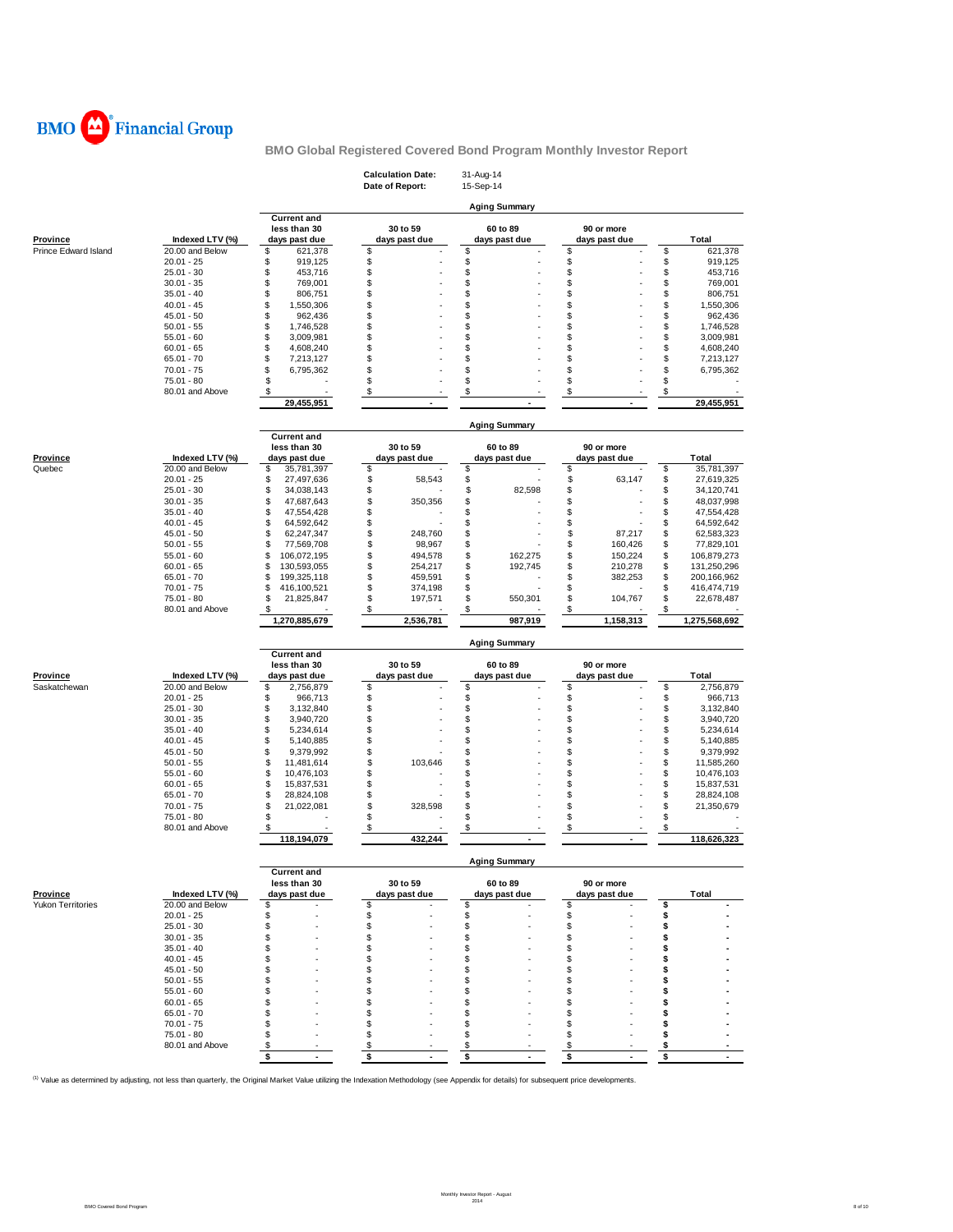

# **Calculation Date:** 31-Aug-14 **Date of Report:** 15-Sep-14

## **Cover Pool - Current LTV Distribution by Credit Score (1)**

| <b>Credit Scores</b> |  |             |  |             |    |             |    |               |  |               |                  |                 |
|----------------------|--|-------------|--|-------------|----|-------------|----|---------------|--|---------------|------------------|-----------------|
| Indexed LTV (%)      |  | <600        |  | $600 - 650$ |    | 651 - 700   |    | 701 - 750     |  | 751 - 800     | -800             | Total           |
| 20.00 and Below      |  | 6.095.367   |  | 4.785.159   | S. | 13.685.922  | S  | 31.606.878    |  | 100.669.722   | \$<br>94.463.656 | 251.306.703     |
| $20.01 - 25$         |  | 3.653.682   |  | 4.064.114   |    | 12,731,893  |    | 32.026.348    |  | 84.349.531    | 56.903.108       | 193.728.675     |
| $25.01 - 30$         |  | 4.543.403   |  | 6.185.915   |    | 19.278.081  |    | 39,031,723    |  | 92.499.579    | 73.327.244       | 234,865,945     |
| $30.01 - 35$         |  | 7.746.284   |  | 11.537.301  |    | 29.928.850  |    | 52.617.318    |  | 119.364.986   | 84.738.797       | 305.933.536     |
| $35.01 - 40$         |  | 8.594.412   |  | 12.812.623  |    | 31.651.433  |    | 64.412.975    |  | 130.047.419   | 77.397.366       | 324.916.229     |
| $40.01 - 45$         |  | 9.166.162   |  | 11.274.454  |    | 32.548.205  |    | 76.152.757    |  | 147.667.574   | 82.585.026       | 359.394.178     |
| $45.01 - 50$         |  | 8.224.907   |  | 21.579.916  |    | 47.373.936  |    | 98.729.579    |  | 161.866.889   | 85.514.468       | 423.289.694     |
| $50.01 - 55$         |  | 18.538.207  |  | 24.216.094  |    | 52.692.829  |    | 124.406.051   |  | 219.653.125   | 87.388.972       | 526.895.278     |
| $55.01 - 60$         |  | 20.459.473  |  | 39.599.170  |    | 82.478.836  | S  | 173.251.461   |  | 252.140.221   | 95.462.517       | 663.391.680     |
| $60.01 - 65$         |  | 19.703.306  |  | 37.596.935  | \$ | 124.608.285 | \$ | 212.530.751   |  | 365.416.008   | 136.478.557      | 896.333.842     |
| $65.01 - 70$         |  | 20.526.695  |  | 43.345.936  |    | 187.684.759 |    | 402.672.848   |  | 590.382.590   | 186.183.751      | \$1.430.796.579 |
| $70.01 - 75$         |  | 10.997.318  |  | 46.417.183  | S. | 176.496.945 | S  | 350.931.129   |  | 451.942.842   | 120.645.110      | \$1,157,430,528 |
| $75.01 - 80$         |  | 1.146.364   |  | 6,109,351   |    | 11.986.173  |    | 28.076.466    |  | 28.600.117    | 9,634,502        | 85,552,973      |
| 80.01 and Above      |  |             |  |             |    |             |    |               |  |               |                  |                 |
|                      |  | 139.395.581 |  | 269.524.151 |    | 823.146.148 |    | 1.686.446.285 |  | 2.744.600.603 | 1.190.723.074    | 6.853.835.841   |

<sup>(1)</sup> Market Value as determined by adjusting, not less than quarterly, the Original Market Value utilizing the Indexation Methodology (see Appendix for details) for subsequent price developments.